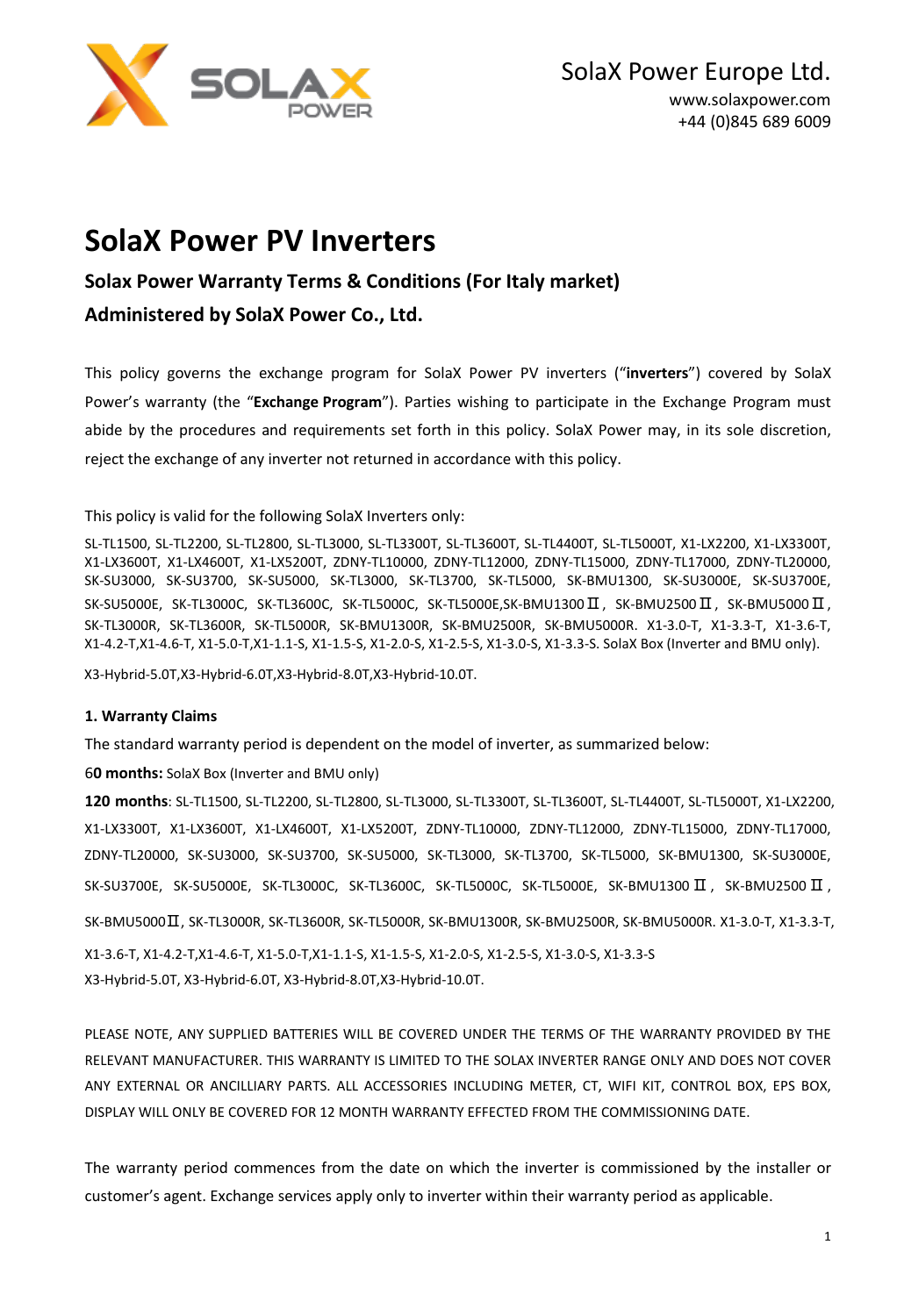

Please note: If you are a private end-user, please contact your installer, or any SolaX Power authorized dealer or distributor to report any alleged inverter faults in the first instance. SolaX Power will work directly with the installer/distributor to replace a faulty inverter if deemed eligible under the terms of the Exchange Program.

# **2. Limited Liability**

In the event of damages related to the causes listed below, no warranty claims will be acknowledged or accepted. Claims that relate to defects that are caused by the following factors are not covered by SolaX Power's warranty obligations:

- a. Force majeure (storm damage, lightning strike, overvoltage, fire, thunderstorm, flooding etc.)
- b. Improper or noncompliant use, installation, commissioning, start up or operation
- c. Inadequate ventilation and circulation resulting in minimized cooling and natural air flow
- d. Installation in a corrosive environment
- e. Damage during transportation
- f. Unauthorized repair attempts
- g. Failure to register the warranty as required under this policy

## **3. Exchange Service**

Any Inverter qualifying for exchange within the warranty period will be replaced with a new or refurbished Inverter, subject to the terms and conditions detailed within this document being adhered to. The following items must be made available to SolaX Power in order for an exchange to be effected under this policy:

Inverter data including:

- 1. Product model
- 2. Product serial number
- 3. Failure code
- 4. Failure comment

Documentation including:

- 1. Copy of original purchase invoice.
- 2. Valid warranty certificate
- 3. Detailed information about the entire systems (e.g. system schematic)
- 4. Documentation of previous claims/exchanges (if applicable)

#### **SolaX Power reserves the right to refuse exchange requests where adequate information is not provided.**

To request the replacement of an Inverter, you must contact the SolaX Power Europe Service Center.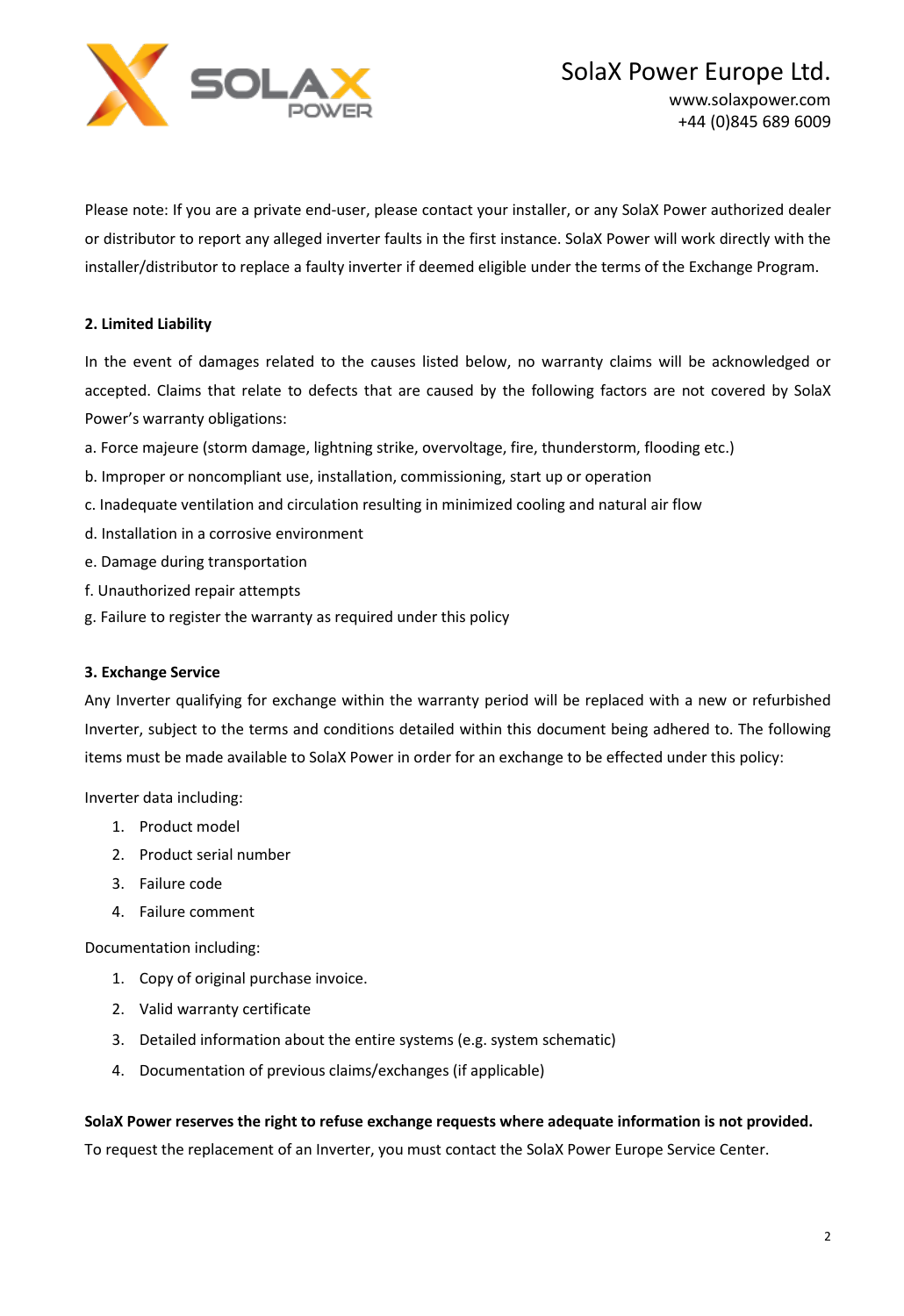

#### **4. SolaX Power Responsibility**

Upon receipt of the required information listed in Section 3, and after attempts to correct the problem with the customer's assistance, SolaX Power will assign a unique case number to the customer. This number shall be used in reference for all communications regarding the exchange. SolaX Power will dispatch a replacement Inverter within 3 working days to the specified customer or installer location. Following the receipt of the replacement Inverter, the customer must return the allegedly faulty Inverter in the same packaging material as the replacement Inverter. SolaX Power will supply all labels, documentation and freight details for the return of the allegedly faulty Inverter. All allegedly faulty Inverter must be returned within 10 (ten) working days of the receipt of the replacement Inverter. A qualified installer must be available for the Inverter exchange and re-commissioning. The replacement Inverter will be covered by the original warranty terms of the faulty Inverter for the remaining warranty period of the original (faulty) Inverter.

#### **5. Distributor Responsibility**

In the event of an equipment failure or fault, it is the distributor's responsibility to work directly with the SolaX Power Europe Service Center in order to limit the return of non-faulty equipment. The SolaX Power Europe Service Center will work with the distributor to rectify the fault or fault message through telephone support or with direct PC links. Note: In order to qualify for further compensation and a replacement unit, the distributor/installer must first contact the SolaX Power Europe Service Center and fulfill the distributor/installer's responsibilities under Section 3 of this document.

#### **6. Compensation for Distributors**

If faulty equipment is exchanged by a distributor/installer within the warranty period, SolaX Power will make a onetime payment to the distributor of 95.00€ as compensation (payable for each site). In the course of inspection by SolaX Power, if the allegedly faulty Inverter is found by SolaX Power to be ineligible for exchange under this policy, the compensation payment will not be made and the distributor will be charged for the repair of the unit as noted in clause 7 below. In order to receive the compensation payment, the distributor must provide proof of a valid warranty for the Inverter, a correctly issued and fully completed invoice (as provided by SolaX Power with the replacement Inverter), and a valid case number for the Inverter (as provided by the SolaX Power Europe Service Center). The distributor must ensure the return of the suspect equipment prior to reimbursement from SolaX Power.

#### **7. Inspection Charge for Inverter Not Found Defective**

If an allegedly faulty Inverter is returned to SolaX Power pursuant to this Policy, and is found by SolaX Power to be free of defects that would qualify it for replacement under this policy, or due to limited liability as stated in clause 2, SolaX Power will charge a flat-rate inspection charge for each Inverter of 80.00€, plus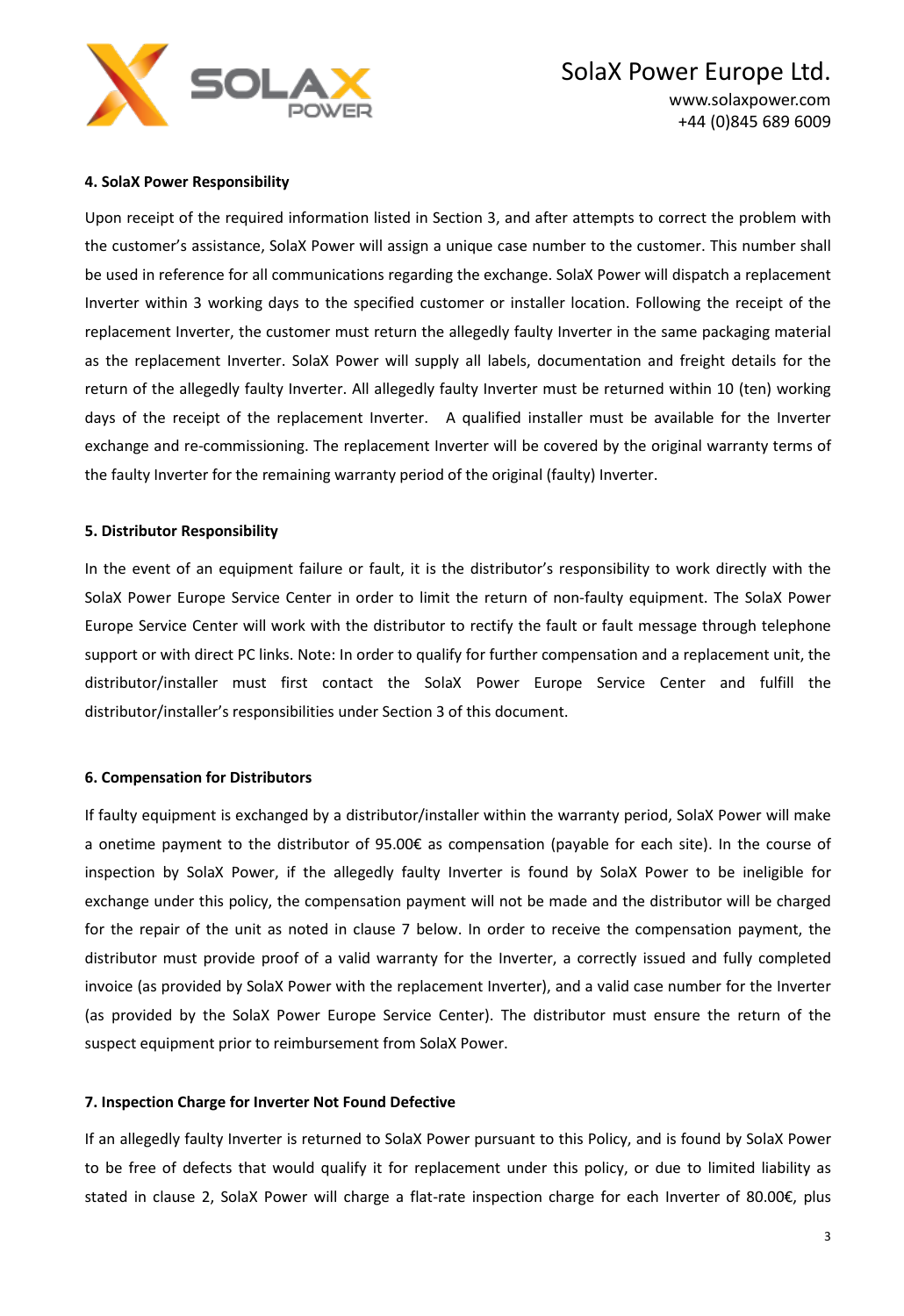

shipping and packaging costs.

### **8. Inverter Replacement Procedure**

SolaX Power must be provided with the relevant documentation as shown in Section 3. This procedure must be followed for a warranty claim to be applicable under this Exchange Program.

**a**. The installer must contact the SolaX Power Europe Service Centre and supply the required information as shown in Section 3. As outlined in Section 5, the installer will liaise with SolaX Power Europe Service Centre to try and find a solution without the need to exchange the Inverter.

**b**. If the Inverter is deemed faulty and is eligible for the Exchange Program, SolaX Power will raise and create a case number for the Inverter and communicate this with the Distributor.

**c**. SolaX Power will dispatch a replacement Inverter within 3 working days of the case number being created. The Inverter will be shipped to the specified customer or distributor location at SolaX Power's cost.

**d**. The installer will install the replacement Inverter and use the packaging to repack the faulty Inverter.

**e**. SolaX Power will cover the costs of collection and shipment of the faulty Inverter back to SolaX Power as detailed in Section 4. The customer or installer must assist with this shipping. If the faulty Inverter is not returned within 10 working days of receiving the replacement Inverter installation, SolaX Power will invoice the relevant distributer for the cost of the Inverter.

**f**. SolaX Power will facilitate Section 6 of this document and pay the rebate to the distributor. It is the distributor's responsibility to pass this rebate on to the correct Installer. Installer details will be supplied by SolaX Power.

#### **9. Warranty Registration**

It is a requirement that all Inverter are registered in order that they qualify under the terms of the Exchange Program. It is a requirement that all suppliers/installers provide the private end-user with a the relevant warranty registration certificate, and it is a requirement that the end-user (or the installer on behalf of their customer) register the warranty at the relevant address on the Solax website (as specified on the registration certificate), at which point a full warranty certificate is issued. Warranties must be registered no more than six weeks following the date of commissioning. The information required at the point of registration is as follows:

- i. Inverter model
- ii. Inverter serial number
- iii. Installation date
- iv. Customer name
- v. Installation post code
- vi. Full installation address